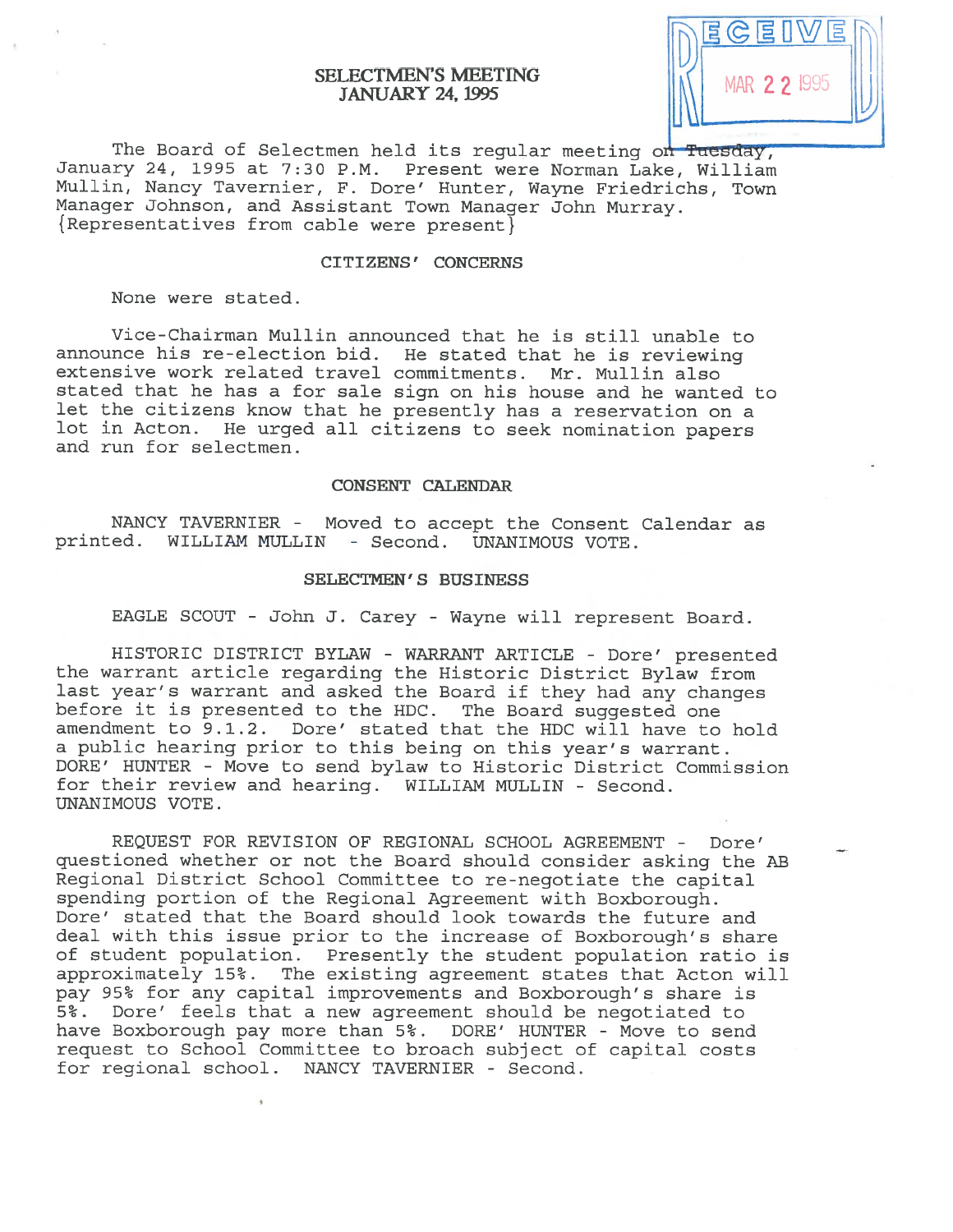Bill stated that we have an agreement with Boxborough and should stick to it. Bill stated that this proposal would be <sup>a</sup> stunning setback to Boxborough and that he would not feel comfortable in voting for this prior to more discussion. More discussion ensued and it was decided to wait to approach the School Committee. DORE' HUNTER- Withdrew Motion. NANCY TAVERNIER - Withdrew Second.

## ANDERSON SALES CLASS II LICENSE - POWDERMILL ROAD

The discussion of the renewal of Anderson Sales 1995 Class II license continued from December 20, 1994. Garry Rhodes, Building Commissioner, submitted to the Board <sup>a</sup> list of zoning violations pertaining to this site. The Board stated that the owner should meet with Garry Rhodes to correct the violations and return to the Board for their February 21, <sup>1995</sup> meeting. The police also did <sup>a</sup> check today and found that there were 15 vehicles on the property. Anderson Sales existing license only allows for 10 vehicles. WILLIAM MULLIN - Move to extend license until February 21, 1995. NANCY TAVERNIER - Second. UNANIMOUS VOTE.

## PUBLIC HEARINGS AND APPOINTMENTS

BUDGET DISCUSSIONS - Mr. Kadlec expressed his views regarding <sup>a</sup> line item budget to the Board. Mr. Kadlec stated that the bottom line budget that the Town has used since <sup>1989</sup> is too confusing to the average citizen that attends Town Meeting. He stated that the townspeople do not know how the town spends their money. He also stated that <sup>a</sup> line item budget would <sup>g</sup>ive more power to the townspeople as to how monies can be spent by the Town.

Nancy stated that she disagrees that the Townspeople do not know how we spend our money. Nancy also stated that with <sup>a</sup> bottom line budget the townspeople are presented with alot of information at Town Meeting. Any questions that are asked are answered thoroughly. Nancy further stated that any item can be taken out of Town meeting and identified if Town meeting chooses. If Town meeting took an item out of the budget the Town would not spend money on that item with their bottom line budget.

The Board also stated that <sup>a</sup> bottom line budget has allowed for money if <sup>a</sup> crisis were to come up. The Board briefly discussed the advantages and disadvantages of <sup>a</sup> line item budget versus <sup>a</sup> bottom line budget. Don suggested that additional lines should be added to the bottom line budget for clarification reasons. Don also stated that the Town has been approached by other communities as to how they to can convert to <sup>a</sup> bottom line budget.

The Board discussed some of the warrant articles. Areas of discussion included: fire department's request for <sup>a</sup> sensor was discussed, eliminating all funding for mosquito control, funding for Code, Elliot Mental Health and United Way could come from nursing service enterprise fund balance, and funding for <sup>a</sup> business outreach program in the amount of 5,000. No action was taken.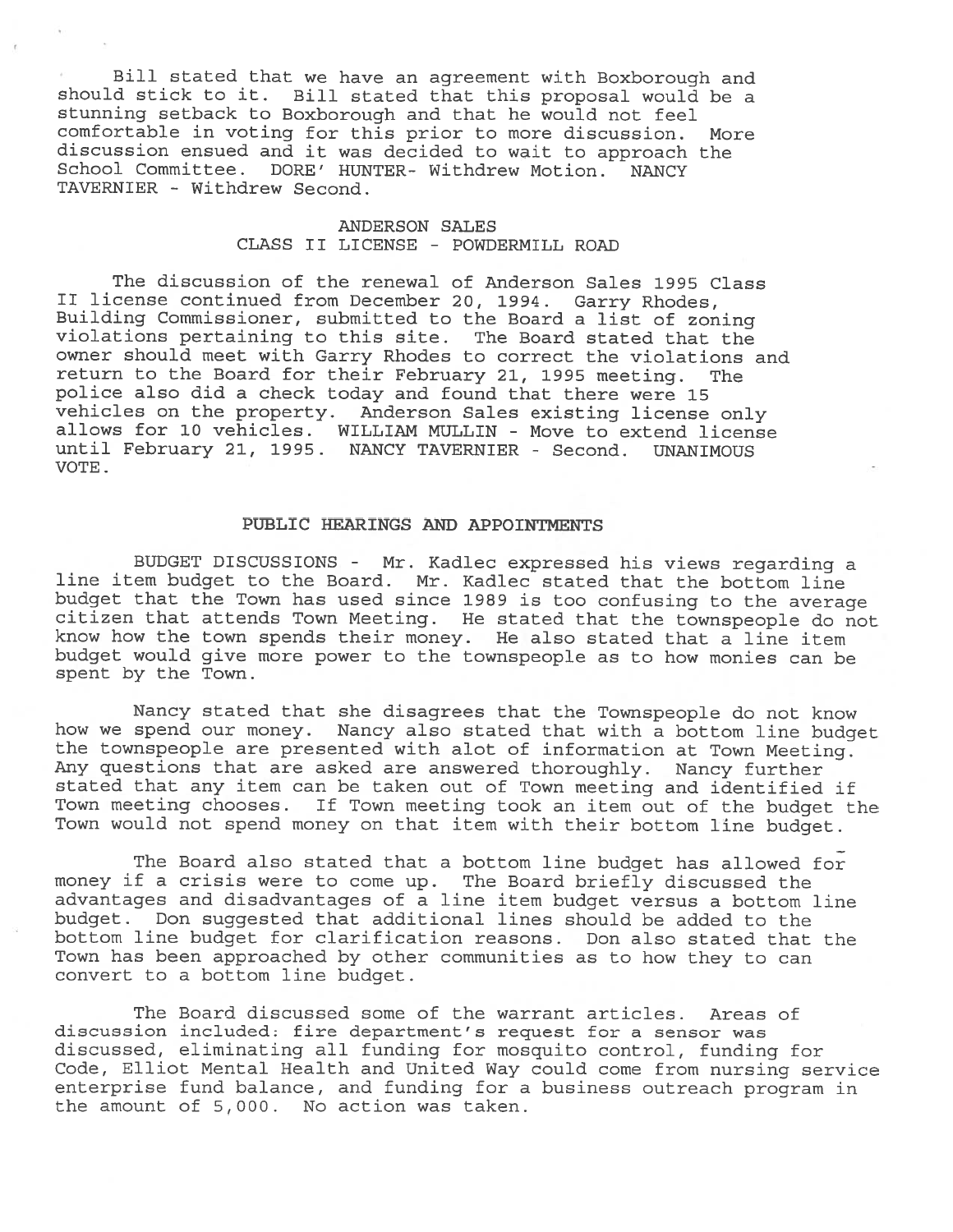Bill suggested the Board increase MAGIC payments to the amount that they ask. Presently the Town is only paying \$1,000 towards their portion. Bill stated that MAGIC provides <sup>a</sup> great deal of service to the Town. BILL MULLIN - Move to appropriate \$2,500 to MAGIC. F. DORE' HUNTER - Second. UNANIMOUS VOTE.

The Board also reviewed Dore's memo to Don regarding the budget. Dore's memo included budget discussion with the school. The Board also stated that the school hasn't completed their budget yet which means the town is in limbo.

### TOWN MANAGERS CONCERNS

Don stated that he had met with the chamber of commerce regarding Bill Mullin's business outreach program. Bill asked that Don schedule this at <sup>a</sup> future Board meeting for discussion.

Acton <sup>2001</sup> - Don stated that as <sup>a</sup> result of the meeting yesterday, the meeting scheduled for February 3 & 4 has been cancelled. It was stated that <sup>a</sup> common ground conference will be scheduled for sometime in April.

#### EXECUTIVE SESSION

NANCY TAVERNIER - Moved to go into Executive Session for the purpose of discussing negotiations. F. DORE' HUNTER - Second. Roll Call was taken, All Ayes, UNANIMOUS VOTE. The Board adjourned into Executive Session.

The Board adjourned 11:00 P.M.

 $Clerk / 3/2/195$ 

Date

Sheryl A. Ball Recording Secty. cmjWll- (582)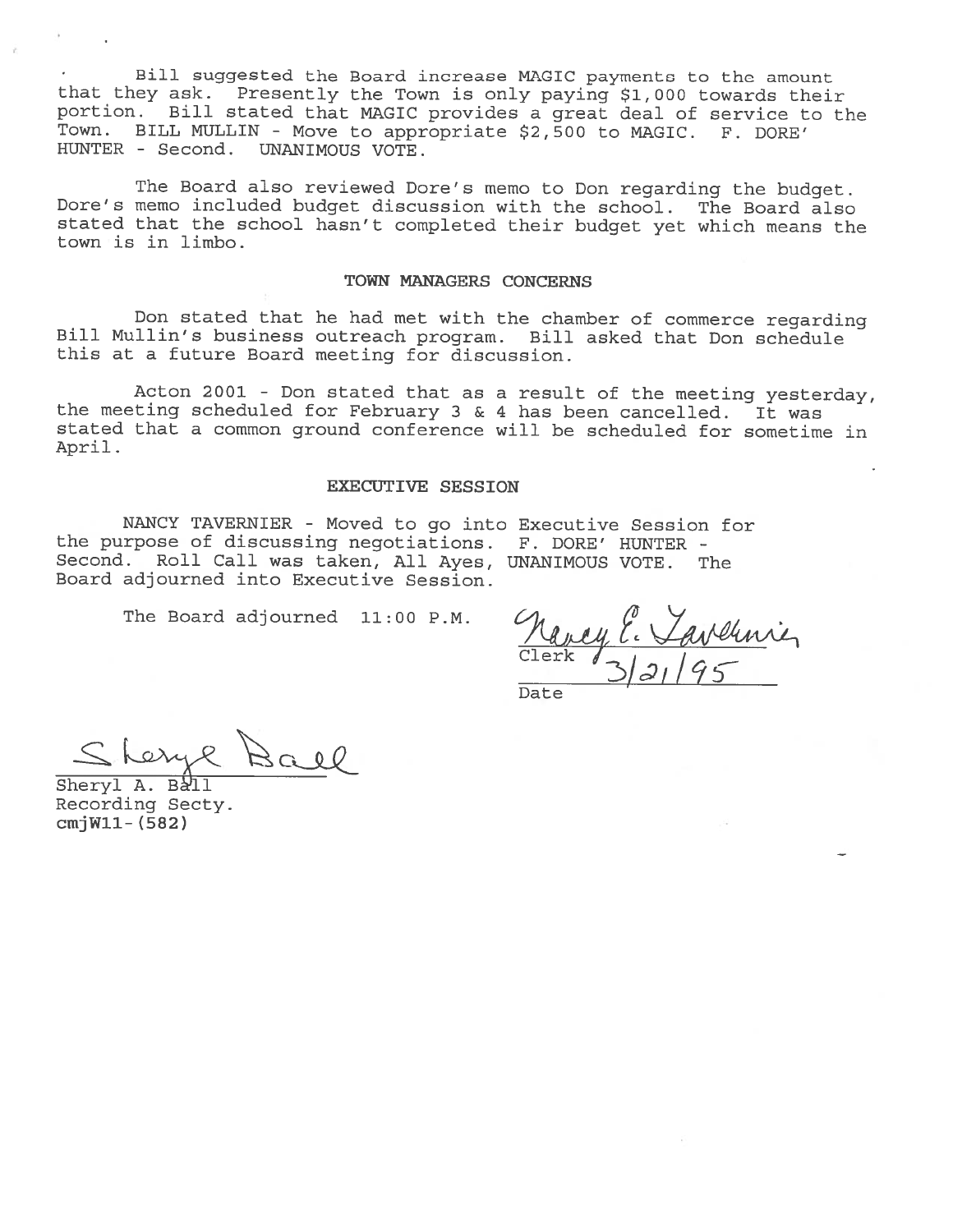JANIJARY 20, 1995

TO: Board of Selectmen

FROM: NORMAN D. LAKE, Chairman

SUBJECT: SELECTMEN'S REPORT

######################################################################

## AGENDA

#### ROOM 204

#### JANUARY 24, 1995

### I. CITIZEN'S CONCERNS

- II. PUBLIC HEARINGS & APPOINTMENTS
- 1. 8:00 BUDGET and WARRANT DISCUSSION Board Members <sup>p</sup>lease bring your white Budget notebook that contains the budget as transmitted by the Town Manager in December and Draft Warrant Articles. Also enclosed is Mr. Kadlec's letter of January <sup>2</sup> regarding "Line Item" Municipal Budget.

#### III. SELECTMEN'S BUSINESS

- 2. ANDERSON SALES CLASS II LICENSE Discussion continued from December 20th meeting. Enclosed <sup>p</sup>lease find <sup>a</sup> repor<sup>t</sup> from staff updating the original violation materials as well as information from the site file.
- 3. EAGLE SCOUT Enclosed please find an invitation for a Court of Honor to be held on March 10, 1995 for Board assignment.
- 4. HISTORIC DISTRICT BY-LAW WARRANT ARTICLE HEARING Enclosed find memorandum and backup materials from Selectman Hunter for Board discussion.
- 5. BOARD OF SELECTMEN BUDGET POSITION Enclosed please find <sup>a</sup> memorandum from Selectman Hunter for Board discussion.
- S. REQUEST FOR REVISION OF REGIONAL SCHOOL AGREEMENT -Enclosed please find <sup>a</sup> memorandum from Selectman Hunter for Board discussion.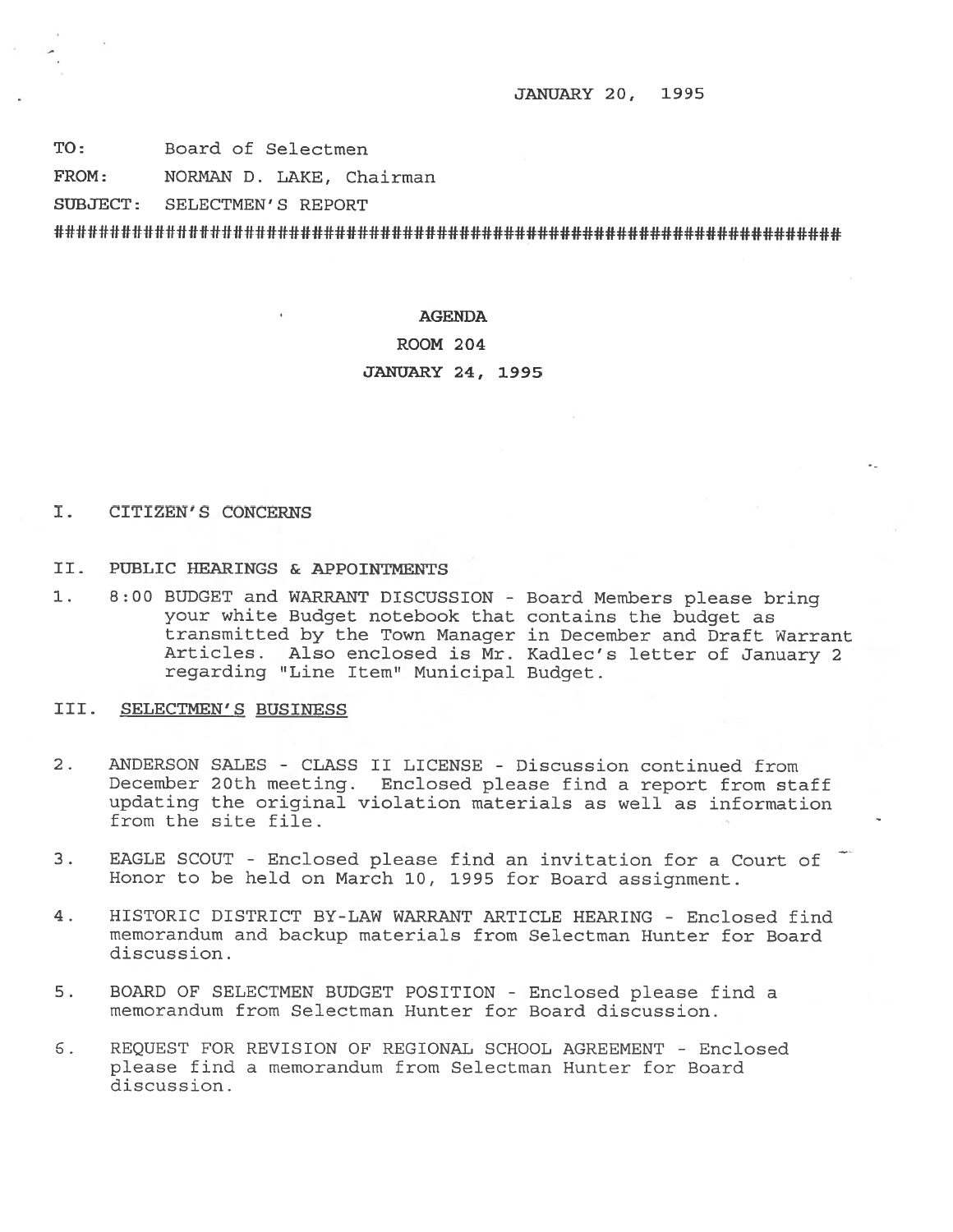## IV. CONSENT AGENDA

- 7. ACCEPT GIFT -Enclosed <sup>p</sup>lease find <sup>a</sup> request from Haartz for the Town's acceptance of <sup>a</sup> donation of <sup>a</sup> Multi-gas analyzer to the Fire Department for Board action.
- 8. SAVORY LANE Enclosed please find staff memo and recommendation regarding Savory Lane's request to post cash security for pending landscaping and site paving for Board action.
- 9. ONE DAY LIQUOR LICENSE Enclosed <sup>p</sup>lease find <sup>a</sup> request from the Acton Concord Hadassab Sisterhood, Congregation Beth Elohim for <sup>a</sup> One Day Liquor License in conjunction with their Passover Food sale on  $4/\overline{1}/95$  and  $4/2/95$  for Board action.
- 10. BETSY BALL FUND Enclosed <sup>p</sup>lease find <sup>a</sup> request for funds from the Betsy Ball Fund.
- 11. ACHC SOFT SECOND LOAN Enclosed <sup>p</sup>lease find <sup>a</sup> joint letter prepared by ACHC supporting the HSF Soft Second Loan Program for Board review and signature.
- 12. STREET ACCEPTANCE Enclosed <sup>p</sup>lease find the necessary forms required to begin the Street Acceptance procedures for the Annual Town Meeting. The formal hearing for Board review is scheduled for the Board's meeting of March 7, 1995.
- V. TOWN MANAGER'S REPORT
- VI. EXECUTIVE SESSION

An Executive Session is requested.

## **MEETINGS**

#### ADDITIONAL INFORMATION

Enclosed please find additional correspondence which is strictly informational and requires no Board action.

## FUTURE AGENDAS

To facilitate scheduling for interested parties, the following items are scheduled for discussion on future agendas. This IS NOT <sup>a</sup> complete agenda.

Feb 7 Feb 21 Mill Corner Gift Presentation Makaha Corporate Transfer/Stock Transfer March <sup>7</sup> Street Acceptanct Hearing March 21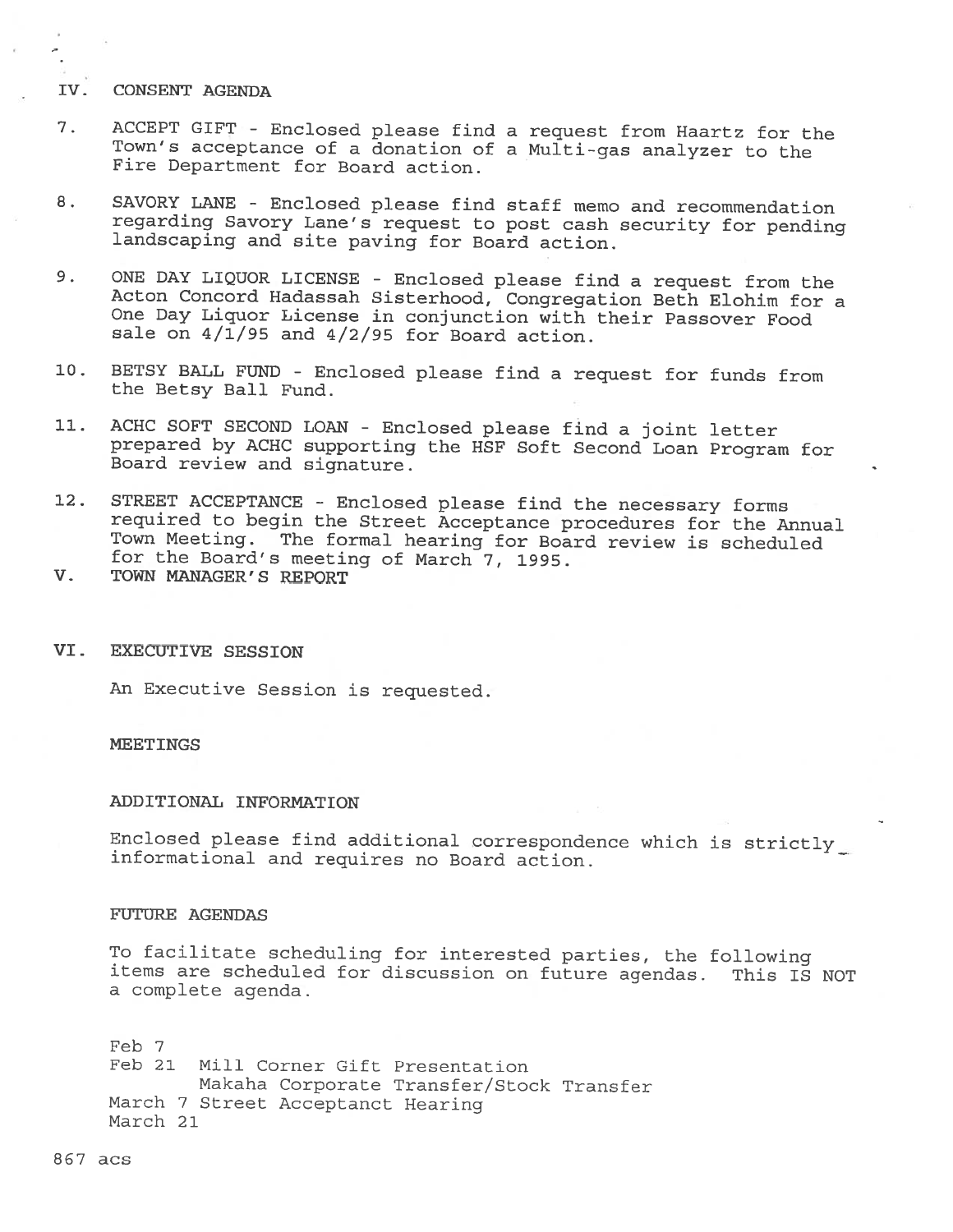FEBRUARY 3, 1995

TO: Board of Selectmen

FROM: NORMAN D. LAKE, Chairman

SUBJECT: SELECTMEN'S REPORT

### AGENDA

ROOM 204

FEBRUARY 7, 1995

## I. CITIZEN'S CONCERNS

- II. PUBLIC HEARINGS & APPOINTMENTS
- 1. 7:31 BOSTON EDISON POPE ROAD Enclosed <sup>p</sup>lease find <sup>a</sup> request and staff comment regarding Conduit location on Pope Road for Board action.
- 2. 7:33 BOSTON EDISON/NEW ENGLAND TELEPHONE STOW STREET Enclosed <sup>p</sup>lease find <sup>a</sup> request for installation of <sup>5</sup> poles with staff comments for Board action. (This has previously been approved for Emergency Hook-up, this Public Hearing completes the process)
- 3. 7:45 THOMAS PETERMAN APPOINTMENT INTERVIEW Historic District Commission Associate Member Mr. Peterman will be in to interview for an appointment as <sup>a</sup> regular member to fill the vacancy created by Mr. Dallmus's resignation.
- 4. 8:00 PLANNING BOARD PRESENTATION OF ARTICLES Enclosed please find <sup>a</sup> copy of the articles submitted by the Planning Board for inclusion on the ATM Warrant. In addition to those you currently have, an additional Article AB is included for discussion. Any changes to evolve from the required Public Hearing scheduled by the Planning Board for next week will be forwarded as they are made.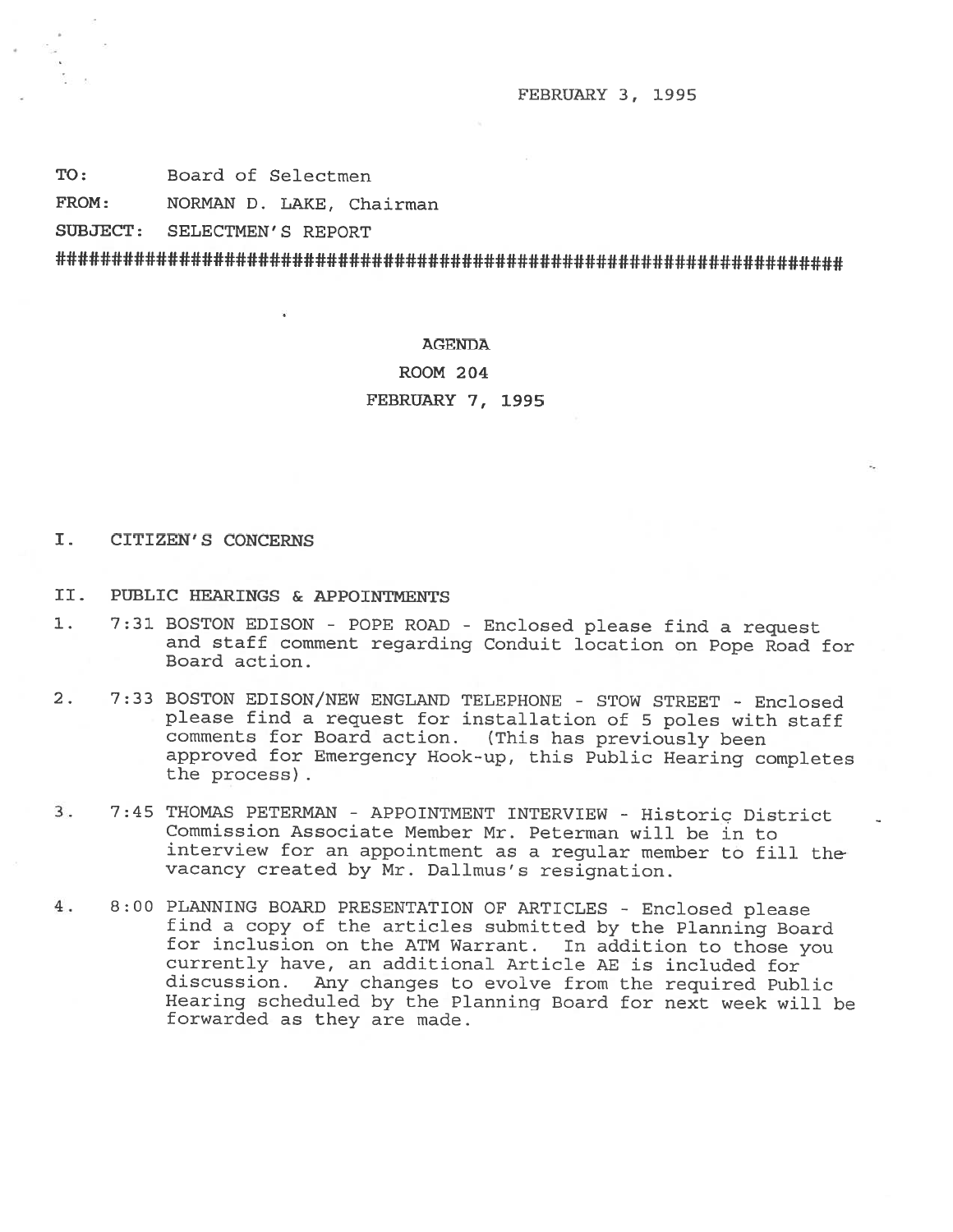# III. SELECTMEN'S BUSINESS

- 5. CONTINUED BUDGET and WARRANT DISCUSSION Board Members please<br>bring your Blue Budget notebook that contains the budget as<br>transmitted by the Town Manager in December and also bring the<br>Draft Warrant Articles that were you need another copy <sup>p</sup>lease let staff know)
- 6. SETRA SYSTEMS Please find enclosed <sup>a</sup> letter from Setra Systems which Selectman Mullin has asked to discuss.
- 7. INFORMATION REQUEST Enclosed <sup>p</sup>lease find <sup>a</sup> request from CPAC for Board review and discussion.
- 8. TRANSFER STATION STICKERS Enclosed <sup>p</sup>lease find <sup>a</sup> letter from Mary E. Cash regarding policy for issuing replacement stickers for Board review.
- 9. HUMAN RIGHTS COUNCIL Enclosed <sup>p</sup>lease find <sup>a</sup> request from the Human Rights Council regarding signs, along with comments from the Town Manager.
- 9A. CONTRACT WITH BUSINESS COMMUNITY Selectman Mullin will discuss the status of this proposal with the Board.
- IV. CONSENT AGENDA
- 10. GARDEN CLUB PLANT SALE Enclosed <sup>p</sup>lease find <sup>a</sup> request to use the Town Common and staff comment regarding the Annual Plant sale for Board action.
- 11. ACCEPT MINUTES Enclosed <sup>p</sup>lease find Selectmen's Minutes of December 20, <sup>1994</sup> and January 10, 1995.
- 12. ACCEPT GIFT Enclosed <sup>p</sup>lease find <sup>a</sup> request to accept <sup>g</sup>ifts of money to the West Acton Citizens' Library Gift Account.
- V. TOWN MANAGER'S REPORT
- 13. DEPARTMENTAL REORGANIZATION Enclosed please find a final report<br>from the Town Manager recommending a reorganization of Municipal<br>Properties/Cemeteries.
- 14. MMA ANNUAL CONFERENCE The Town Manager will report on events/information from the MMA Conference.
- 15. W.A. Baptist Church Signs -Enclosed <sup>p</sup>lease find <sup>a</sup> letter from the Petitioner and comments from the Town Manager.
- VI. EXECUTIVE SESSION

MEETINGS